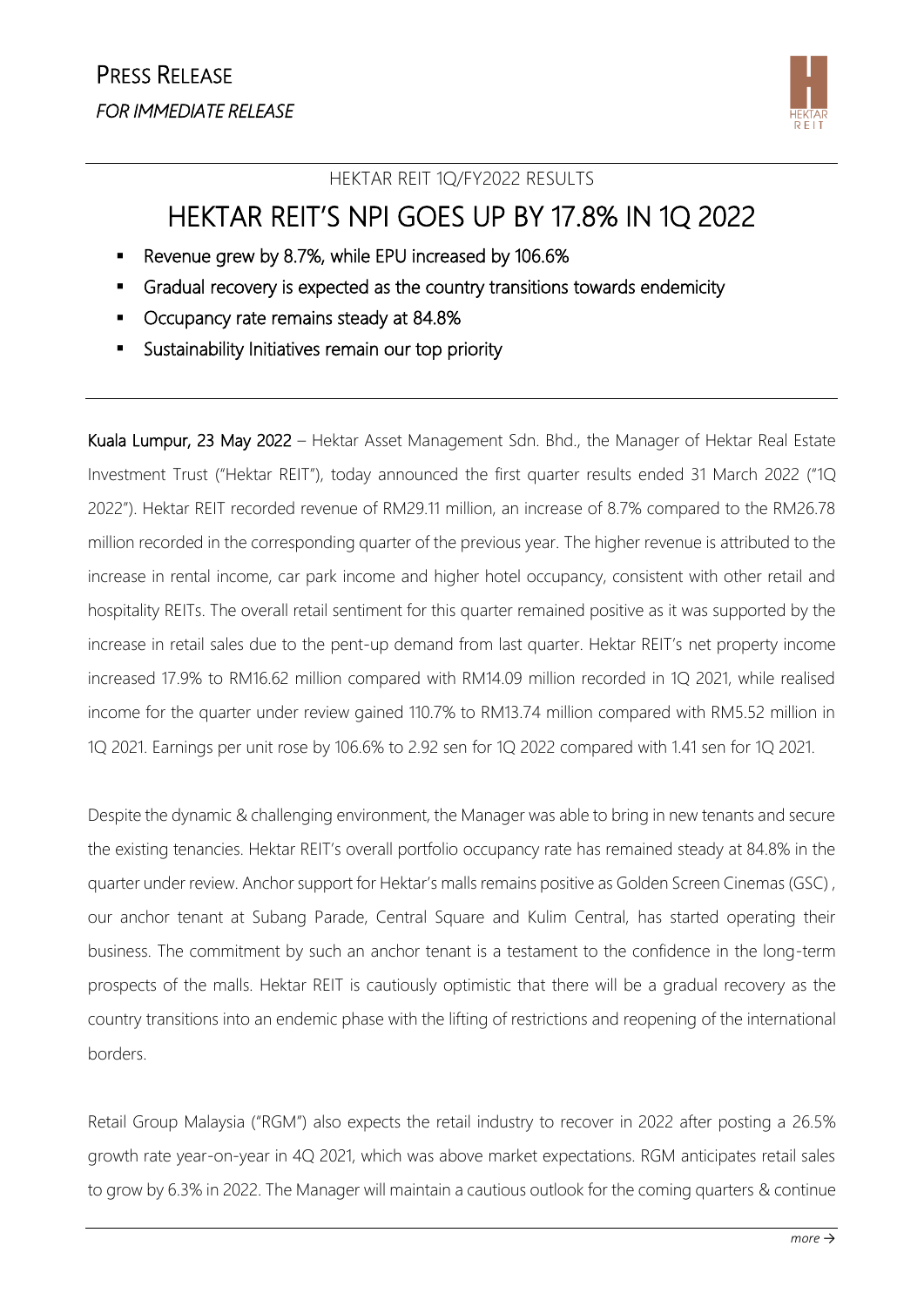

monitoring the evolving situation and remain focused on ensuring the safety & well-being of our shoppers, tenants, employees and communities at all its properties.

Due to the prolonged COVID-19 pandemic & implementation of lockdowns in 2020 and 2021, the retailers are still in the early stages of recovery. Therefore, despite the improved performance of Hektar REIT, the Manager has decided to adopt a prudent approach by moving from quarterly to semi-annual income distribution as part of its long-term strategy to enhance the REIT's capital management. Moving forward, subject to the financial performance of the REIT, the Manager intends to make distributions to the unitholders of Hektar REIT on a semi-annual basis for each six-month period ending 30 June and 31 December each year, unless otherwise determined and/or varied by the Manager at its sole discretion. However, the Manager remains committed to distribute at least 90% of Hektar REIT's distributable income for the financial year ending 31 December 2022.

Hektar REIT remains committed to fulfill its obligation to ensure that business activities are performed to high standards of Environmental, Social and Governance (ESG). Various energy utilisation and optimisation initiatives since 2017 have been put in place for all of its shopping malls, resulting in a significant reduction in greenhouse gas emissions (recorded as CO2e) and energy usage over the last five years. Despite the pandemic, reducing the environmental footprint of our assets and operations remain a top priority. Our Waste Management initiatives have helped to reduce Waste Disposal by 156 tonnes or 22% compared to the same quarter in the preceding year. Hektar REIT is a constituent member of the FTSE4Good Bursa Malaysia Index and in its latest December 2021 evaluation, its ESG conduct has been recognised with a 3 star ESG rating by FTSE Russell.

| <b>Hektar REIT</b><br>Summary of Financial Results for 1Q22<br>(unaudited) | 1Q 2022<br>(3 months)<br>(RM 'million) | 1Q 2021<br>(3 months)<br>(RM 'million) | Variance<br>(%) |
|----------------------------------------------------------------------------|----------------------------------------|----------------------------------------|-----------------|
| Gross Revenue                                                              | 29.11                                  | 26.78                                  | 8.7             |
| Direct Cost & Property Expenses                                            | (12.49)                                | (12.68)                                | 1.5             |
| Net Property Income                                                        | 16.62                                  | 14.09                                  | 17.9            |
| Net Income - Realised                                                      | 13.74                                  | 6.52                                   | 110.8           |
| Net Income Per Unit – Realised (sen)                                       | 2.92                                   | 141                                    | 106.6           |
| Dividend Per Unit (sen)                                                    | <b>NIL</b>                             | <b>NIL</b>                             | nil             |